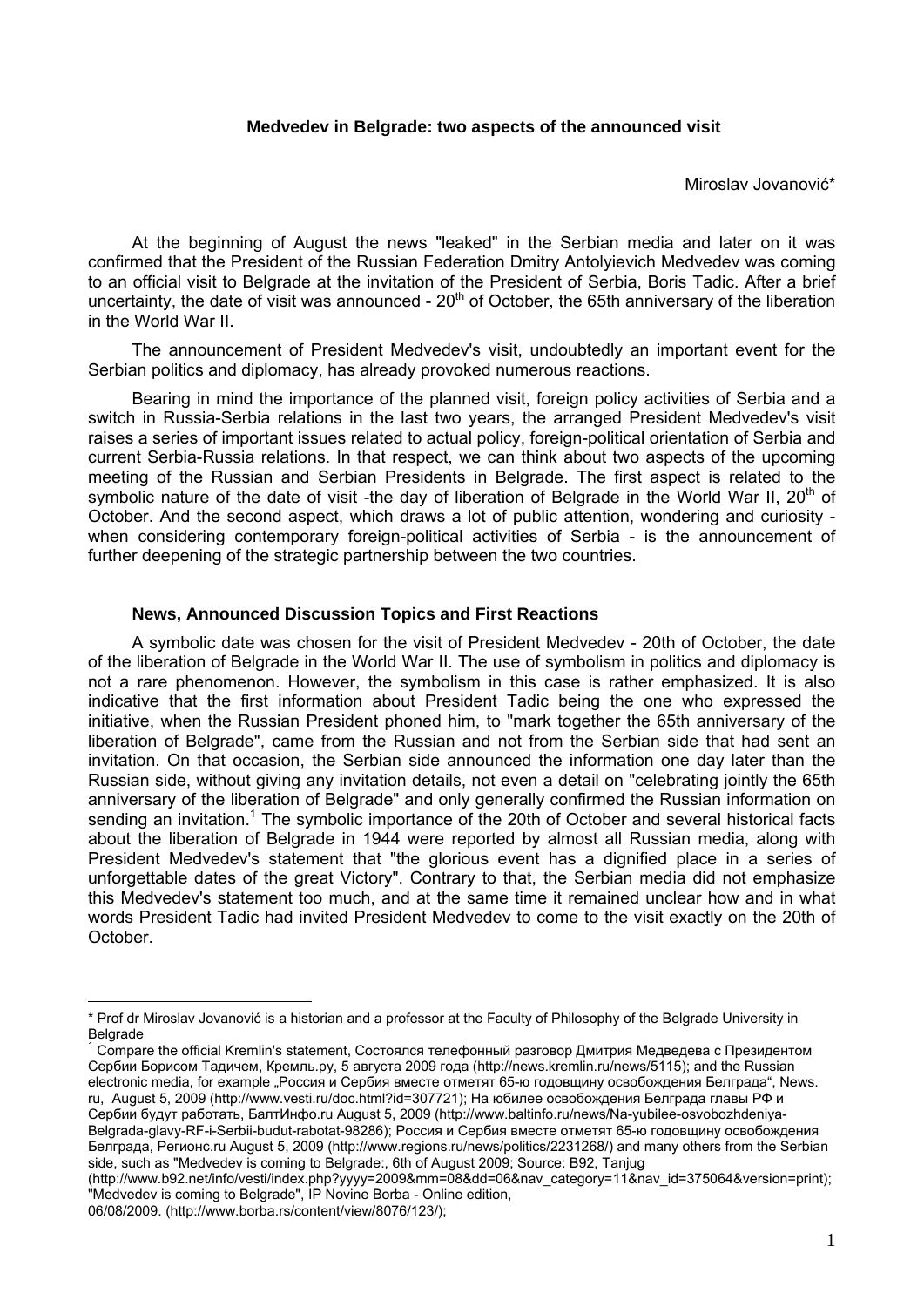A certain difference, not particularly expressed though, but still visible, in understanding and emphasizing the symbolism of the  $20<sup>th</sup>$  of October between the two sides. Russian and Serbian, could be recognized in the media, but they could also be clearly identified in the views of diplomats referring to this event. Thus, the Minister of Foreign Affairs of the Republic of Serbia, Vuk Jeremic pointed out that "the friendship between Serbia and Russia has been lasting for centuries. Due to the historical circumstances, this is going to be the first time that the President of Russia is coming to visit Serbia and that very fact gives it a historical importance" and he added that the visit "is going to have a particular significance, since it overlaps with the celebration of the 65th anniversary of the liberation of Belgrade, the date that symbolizes the unity of our two peoples in the victorious battle against the fascism"<sup>2</sup>. At the same time, the Russian Ambassador in Belgrade Aleksandar Konuzin, pointing out that the "visit was going to have a deep symbolic significance", emphasized that the President of Russia was going to stay in Belgrade on the day when the forces of USSR and Yugoslavia had liberated the Capital of Serbia from fascism" and added that the "visit would be in the context of the 65th anniversary of the victory of Soviet Union in the Great Homeland War and the 65th anniversary of the victory over fascism in the world<sup>3</sup>. Hence, the Russian Ambassador has especially emphasized the elements of the "liberation of Serbia from fascism" and the context of the 65th anniversary of the victory of Soviet Union in the Great Homeland War and the 65th anniversary of the victory over fascism in the world". During that time, Minister Jeremic underlined "a long-lasting friendship" and the "date symbolizing the unity of our two people in the victorious battle". Although minor, these differences are completely substantial. Even more so because exactly the symbolism of *Victory in the Great Homeland War* and *Liberation of Europe from Fascism* has had an extremely important place in the foreign-political rhetoric of the official Moscow for the last couple of years.

Anyhow, the celebration of  $20<sup>th</sup>$  of October is only one aspect – certainly not the most important one – of the imminent meeting between Presidents Tadic and Medvedev. In addition to the celebration of Belgrade liberation day, a series of important issues to be discussed by the two Presidents has been announced. The majority of them are related to economic issues – cooperation in the field of energy and Russian financial aid to Serbia. However, they will also discuss a number of important political issues, coordination of foreign political activities, and "all issues of multilateral Russia-Serbia cooperation and determination of benchmark for the purpose of further strengthening of strategic partnership<sup>"4</sup>.

Such announcement, along with the chosen date of the visit, in particular as viewed within the context of intensive foreign-political activities of both Serbia and Russia that have been evident in the last few months, highlights two aspects of the upcoming visit of President Medvedev. One is the political symbolism of the chosen date for visit and the other is the issue of strategic partnership that has been emerging gradually, related to Serbia-Russia relations in the last two years, as a key issue for defining the character of current and future mutual relationships.

## **Symbolism of the date and foreign policy**

The rhetorical emphasizing of the importance of the World War II and Victory of USSR in the war against fascism is particularly evident in the communication of Russian diplomacy and toplevel Russian officials with the transatlantic integrations states, i. e. USA and European states, especially those EU members that became independent after the dissolution of USSR, i. e. former East/Communist Block states (1945-1991). However, the symbolic importance of the World War II is noticeably absent, which can be understood to a certain extent, when it comes to Russian

 2 Compare: We are finding out - Medvedev on 20th of October in Serbia, Press Online 06/08/2009

<sup>(</sup>http://www.pressonline.rs/page/stories/sr.html?id=75311&sectionId=37&view=story); Jeremic: Historical visit of Medvedev, Emportal, 6th of August 2009, Source: Beta (http://www.emportal.rs/vesti/srbija/95872.html); Jeremic and Konuzin: Medvedev's visit to Serbia will be a historical one (www.rtv.rs/sr/vesti/politika/politika/2009.../vest\_144994.jsp), and others.<br><sup>3</sup> Compare:

Compare: Jeremic and Konuzin: Medvedev's visit to Serbia will be a historical one

<sup>(</sup>www.rtv.rs/sr/vesti/politika/politika/2009.../vest\_144994.jsp): "Russia attributes a great significance to the upcoming<br>Medvedev's visit to Belgrade" (VIDEO), Emportal, 06. August 2009, (http://www.emportal.rs/vesti/srbij На юбилее освобождения Белграда главы РФ и Сербии будут работать, БалтИнфо.ru, 5 August 2009. (http://www.baltinfo.ru/news/Na-yubilee-osvobozhdeniya-Belgrada-glavy-RF-i-Serbii-budut-rabotat-98286)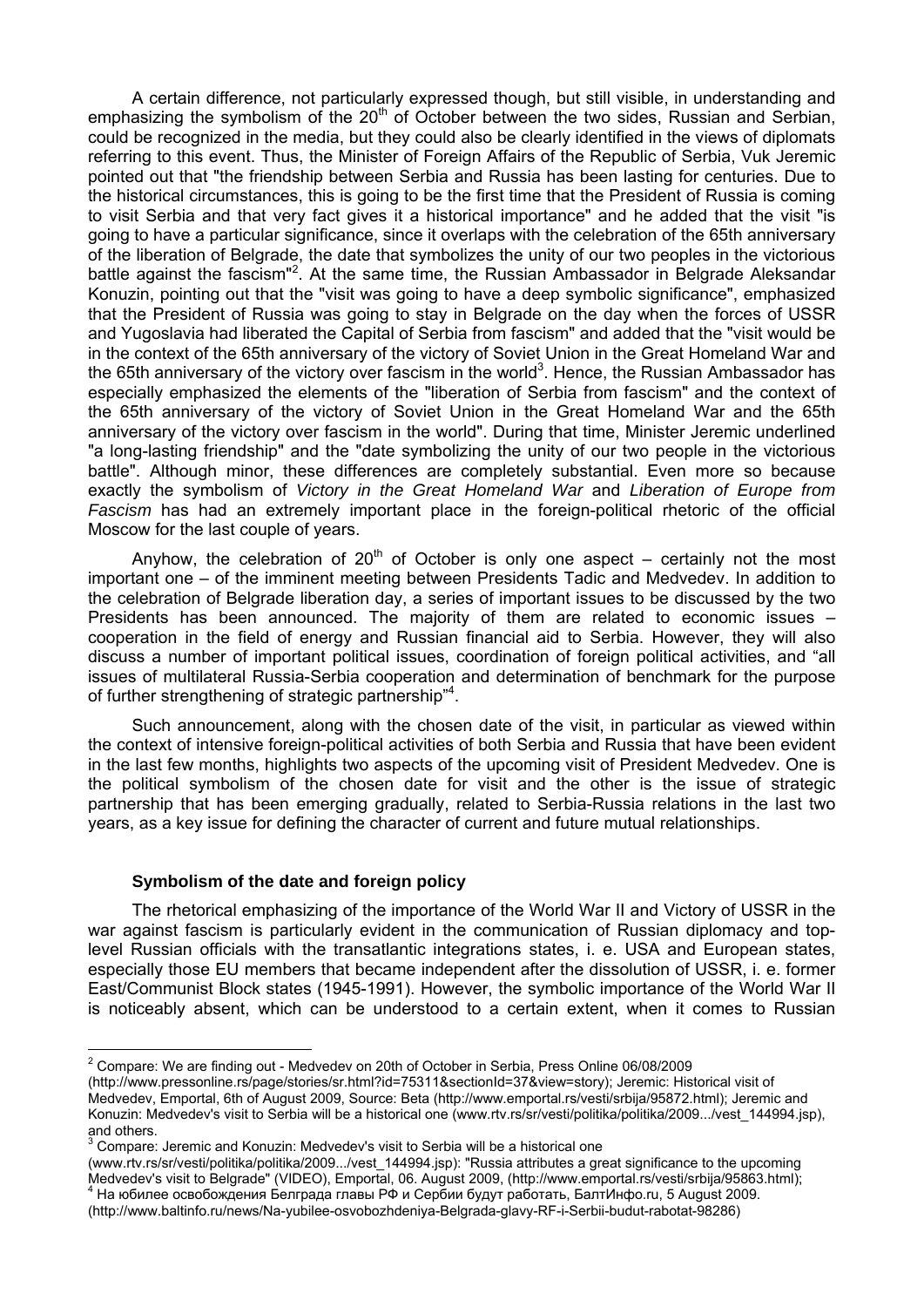contacts with the leaders of Asian and African states. It could be clearly identified on one hand in the rhetoric of Prime Minister Putin when he visited Poland on the occasion of celebrating the  $70<sup>th</sup>$ anniversary of the beginning of the World War II and on the other hand, in the President Medvedev's public speeches during his visits to African countries (Egypt, Angola, Nigeria), on the occasion of his visit to Mongolia and on the occasion of reception of the Indian President in Moscow.

On the other hand, both western states and EU members, use in their political rhetoric the symbolism of the World War II – though in a completely opposite manner. Perhaps, the most evident and illustrative example is the OSCE Declaration, issued at the session in Vilnius, Lithuania – which makes completely equal and condemns the two "main totalitarian regimes of the  $20<sup>th</sup>$  century", Nazism and Stalinism<sup>5</sup>. The Russian public understood it immediately, of course, as passing the blame to USSR for the break out of the World War II<sup>6</sup>.

These two poles are evidently very far away from each other and undoubtedly irreconcilable. That situation occurred as a direct result of the two clearly noticeable processes.

(1) As soon as in 1990-ies, since the defeat of USSR/Russia in the Cold War, among the ideologically oriented experts, politicians and in the public of a series of European states – in the West Europe, and in particular in the former Warsaw Pact members and newly established states after the dissolution of USSR, Baltic states, Ukraine, etc – requests have begun to emerge for identifying the two most important totalitarian regimes of the  $20<sup>th</sup>$  century, Nazism and Stalinism (A. Bullock, Viktor Suvorov, *The Black Book of Communism,* etc). They have been a continuation of the tendency of one part of German (and extremely right-wing in general, Denis Irving, etc) historiography, to pass the blame for the breakout of the World War II from Nazi Germany to Stalin and USSR. At the same time, in new ideological and political reality of the Cold War termination, defeat and dissolution of USSR, that change should have minimized the importance of USSR (a new loser) in the victory of allies in the World War II. Therefore, the importance of the World War II as a whole was reduced. It was partly done with the purpose of relativizing the defeat, condemnation and odium towards Germany (one of indisputable winners in the Cold War), but also in order to relativize the importance of the bipolar system of international relations established after the war and embodied in OUN.

That tendency overflew, almost parallel, from the sphere of expert discussions led by historians, political scientists, sociologists, etc. into the public discourse and political rhetoric. It is particularly emphasized in the Eastern European countries that are flooded by mass production of revisionist papers about the history of the World War II. In that process, to put it as simple as possible, in public discourse the yesterday's "traitors" became overnight "heroes" of the fight for independence, against occupation, against corruption, against "totalitarian Stalinist evil", while former "heroes" turned into "occupants", "traitors", "extended hand of Moscow", "criminals", etc. In that process there has been no major difference or consideration about nuances when "heroes" and "traitors" changed places in the historical memory and public discourse. Therefore, in the majority of cases, the newly proclaimed "heroes", "fighters against occupants", etc. were the persons who fought for, or who were directly in the service of other totalitarian system which had been condemned until that time – Nazism. That wave of revisionism, mainly in East Europe, leaned partly on one part of results of western historiographies, which, during the Cold War, wrote uncritically about Soviet and Russian history in general, for the needs of ideology.

In the political sphere, that wave of revisionism should have been (and was) used, to a great extent, for creating the basis of self-identification of new state identity of newly established East European countries and those that previously belonged to *soc-lager* (1945-1991). The previously dominant thesis about the "liberation of East Europe from the Red Army and USSR was replaced with the thesis on the "occupation of East Europe"...

<sup>&</sup>lt;sup>5</sup> Vilnius Declaration of the Parliamentary Assembly and Resolutions adopted at the Eighteenth Annual Session, Vilnius, 2009, 29 June to 3 July

<sup>(</sup>http://www.oscepa.org/images/stories/documents/activities/1.Annual%20Session/2009\_Vilnius/Final\_Vilnius\_Declaratio n\_ENG.pdf

 $^6$  Compare for example: ОБСЕ и перезагрузка Истории: СССР обвинили в начале Второй мировой: Сделана очередная решительная попытка приравнять Советский Союз к фашистской Германии, Свободная пресса, 4 июля 2009 года (http://svpressa.ru/world/article/10974/?go=popul); and a series of similar reactions.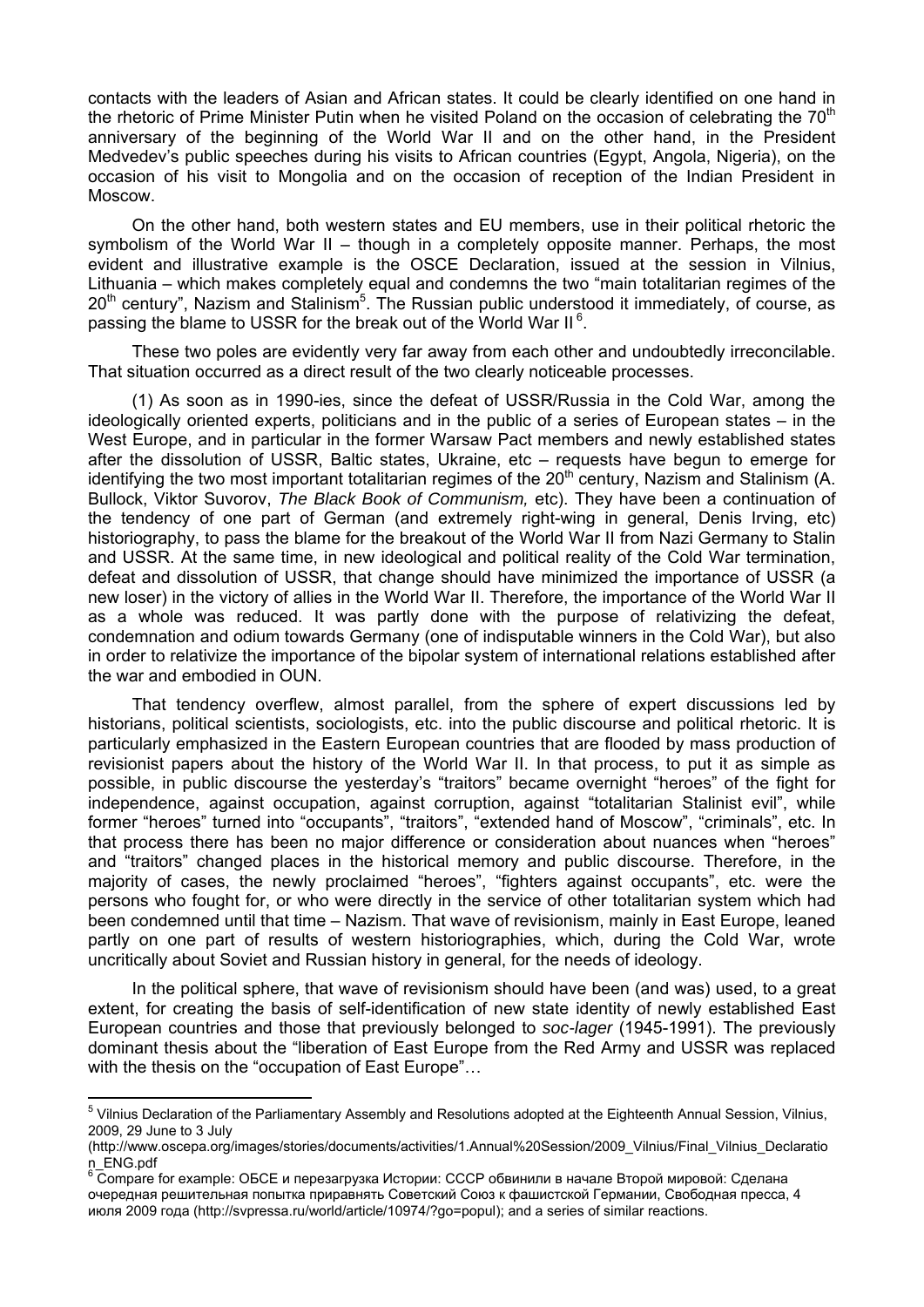The pressure of revisionism in the political sphere became particularly emphasized when the majority of former Warsaw Pact members and former Soviet Republics (from the European part of USSR) joined EU. They started a coordinated action to issue a political declaration at the supranational level that would condemn Stalinism declaratively. Individually, the majority of parliaments or governments of these countries had already issued such declarations that accused communist authorities, rehabilitated Nazi collaborators from the World War II, members of anticommunist and Nazi military formations during the war were not only rehabilitated, but they were also granted state pensions.

Thus, the entire set of issues related to the World War II (guilt for breakout of the war, issues of genocide and indirectly holocaust, which was thus additionally complicated to the extent that it required special resolutions – but it is a completely different topic, but also the world establishment agreed by the "Great Three" at the conferences in Teheran and Yalta) – was transformed into a series of simplified political symbols, suitable for political manipulation, media abuse, etc.

(2) Russia, as declarative, essential political, state and legal successor of USSR, at the time of President Boris Jelcin (1991-2000), had rather ambivalent attitude toward the processes of the revision of past in general and political condemnation of Stalinism. Stalinism, as a totalitarian regime (which caused mainly the suffering of the population of Russia) – was severely condemned. Both within the expert circles and in public, a series of crucially important issues, which characterized the totalitarian essence of Stalinism, were brought to light. The basic foundations for self-identification of "new Russia" in the era of Jelcin were looked for (and found) primarily in the monarchic past, before the year 1917. It was reflected, first of all, in new state symbols, system of holidays and changed position of the Russian Orthodox Church in the society. However, a part of USSR's legacy could not be (and nobody wanted it to be) suppressed: technological achievements (conquering the cosmos), cultural and artistic contribution, and even the victims that USSR suffered and the contribution that USSR gave to the victory over Nazism during the World War II.

Along with the change of government in Russia in 2000 and appointment of Vladimir Putin for President, the entire attitude towards history and political symbolism of past began to change gradually. It became evident that it was not possible to erase 80 years of own history and find a sufficient number of antipodes to the "heroes" from the past times, which would be used for the new self-identification of the Russian society. (In that process, a great role was played by the emphasized social and economic crisis of the liberal model developed during the era of Jelcin, which threatened with further disintegration of the country, as well as extremely passive and in many of its elements contradictory foreign political orientation of Jelcin's administration).

At the symbolic level, the change was evident through the change of certain state symbols, but much more through the renewed social and political marking of some traditions from the Soviet era. And exactly here the political symbolism of the World War II and USSR's contribution to the victory over fascism assumed an extremely important place. It became rather obvious on the occasion of grandiose celebration of the  $60<sup>th</sup>$  anniversary of the termination of the World War II. which was held in Moscow in 2005 and was attended by almost all world leaders and leading statesmen, headed by the US President George Bush and the French President Jacques Chirac. After that celebration, Russia evidently intensified its rhetoric of historical symbolism related to the World War II in its diplomatic and political presentations. It was particularly noticeable on the basis of increasingly emphasized activities that led towards rejection, negation and condemnation of the Soviet engagement in East Europe (1944/45-1991), whose purpose was the issuance of political declaration on the condemnation of Stalinism, and that were followed by individual activities (by issuing relevant declarations or legal solutions in the parliaments of certain countries, eliminating monuments from the World War II, especially in Baltic countries, etc). In that context, the marking of the World War II tradition assumed a strong symbolic character in political rhetoric and activities of Russia itself, but also a series of former East European states and consequently EU.

And now the celebration of the 65<sup>th</sup> anniversary of the liberation of Belgrade in the World War II has been included in that long list of jubilees related to the tradition of the World War II and celebration of USSR's contribution to the victory over Nazism, which Russia has been marking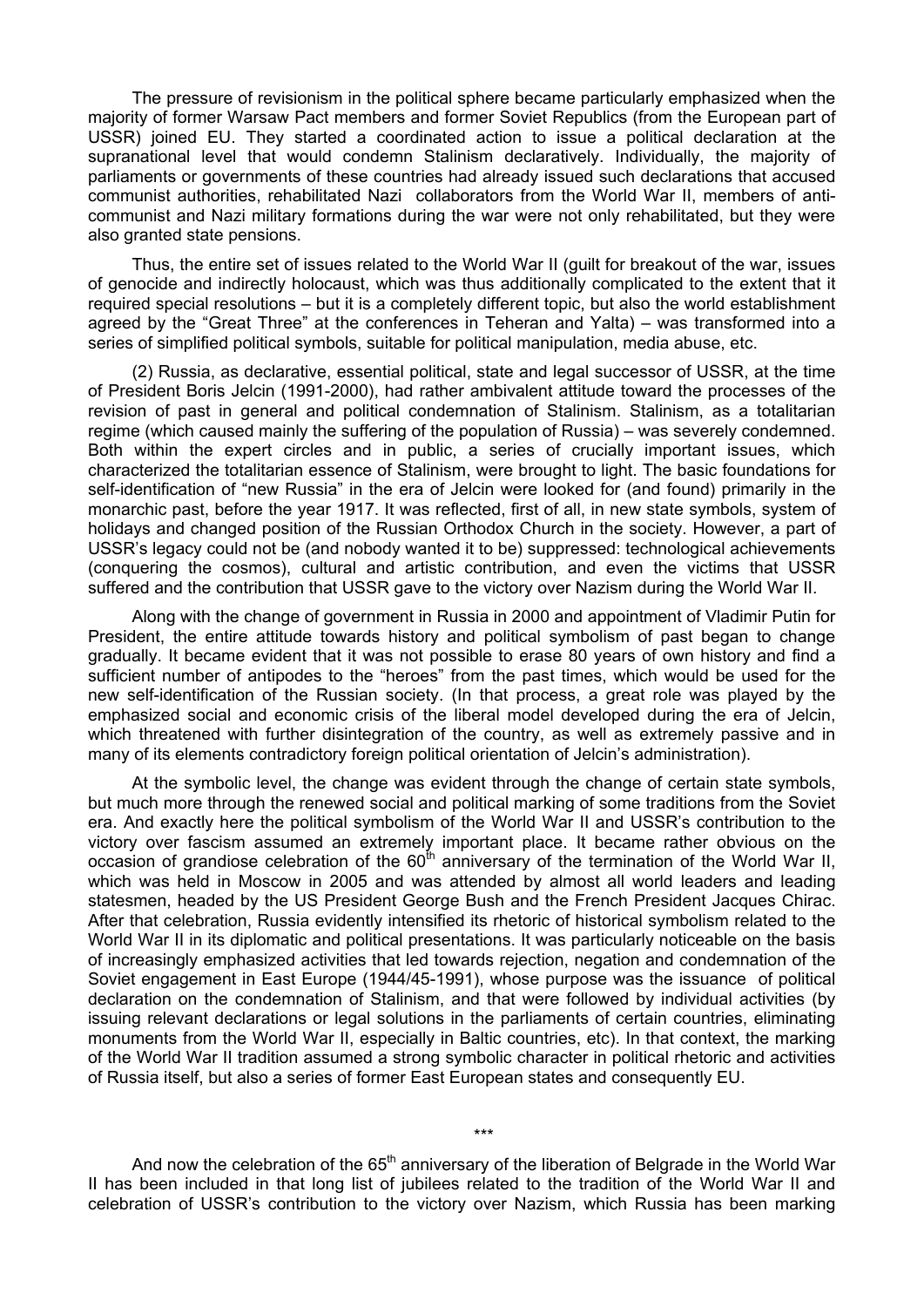continuously since 2005 and emphasizing more intensely through media. The celebration, as announced officially in Moscow, but only confirmed by the official Belgrade without further details, was initiated by President Tadic, i. e. the Serbian authorities. That fact, viewed from the traditionmarking aspect, the use of historical symbolism in political rhetoric and the general trend of revising the attitude towards the World War II in expert and public debates, brings actual Serbian leadership in a rather specific and complex position.

Namely, Serbia is one of those East European countries, which after the dissolution of communist regime performed a deep revision of attitude towards the World War II traditions. The discourse of "celebrating" the history was shifted from the communist to the civil resistance movement (Ravna Gora movements/Chetniks), which was defeated in the Civil War conducted within the World War II. It was particularly emphasized after the year 2000 when the traditions in which the communists were included in some way or which were marked by communist symbolism (even regardless of their universal significance), referring to almost 50 years of modern Serbian history, were systematically ignored or suppressed from public and political discourse. (This was done to such extent as to cause some major political errors, such as the one from 2005 when only Serbian representatives did not attend a big celebration in Moscow).

The inversion of "heroes" and "traitors" was done and all actions of communists, communist resistance movement and in that context all actions of the Red Army units that liberated some parts of the country (and that certainly liberated Belgrade on October  $20<sup>th</sup>$ , 1944) in the cooperation with the Yugoslav People's Liberation Movement led by Josip Broz and Yugoslav Communist Party – were transferred into a negative discourse. The yesterday's "bad guys", "traitors", "occupants' servants", etc. were somehow rehabilitated over time. An entire series of streets in Belgrade and other places in Serbia named after the Soviet Generals who led the operations – Zhdanov, Tolbukhin and others – were given new/old names, and the Soviet commanders were squeezed out of memory. And October 20<sup>th</sup> itself was not only abolished as Belgrade holiday, but a significant part of public and even a great number of experts proclaimed it to be the day occupation…

The attitude towards October  $20<sup>th</sup>$  was suddenly changed in 2008 when President Tadic visited the Cemetery of the Liberators in Belgrade thus officially marking that date. It remained unclear to the public whether a sudden change occurred upon self-initiative, thinking about historical legacy (which could not be concluded from expert and public debates), or under influence of political and economic convergence with Russia, related to the support concerning Kosovo and later on, the signing of oil-gas arrangement with Gasprom.

And finally, the marking of the  $65<sup>th</sup>$  anniversary of the liberation of Belgrade on October 20<sup>th</sup> – originally celebrated as the liberation day, and then condemned as "the day of occupation" – and the arrival of President Medvedev almost concur with the crescendo of work of the State Commission involved in finding out the remains of General Dragoljub Mihailović, the leader of Chetnik, Ravna Gora tradition of the World War II (in which a series of high-ranking state officials and officials of the ruling Democratic Party of Boris Tadic are included). At the same time, one of the Russian announcements emphasized that Presidents Medvedev and Tadic would mark together the day when "Belgrade had been liberated in a joint military operation conducted by the armed forces of USSR, People's Liberation Army and partisan squads of Yugoslavia and Army of Bulgaria against German-Fascist and Croatian forces, and also against Serbian Chetniks"<sup>7</sup>. The situation is at least extremely contradictory and complex. Seen from that aspect, it seems that the symbolical conception of the entire event is rather incoherent. Or is it just a simple political calculation?

The same question can be asked when it comes to another aspect of President Medvedev's planned visit – the one related to "strategic partnership".

 $^7$  "Россия и Сербия вместе отметят 65-ю годовщину освобождения Белграда", News. ru, August 5, 2009 (http://www.vesti.ru/doc.html?id=307721)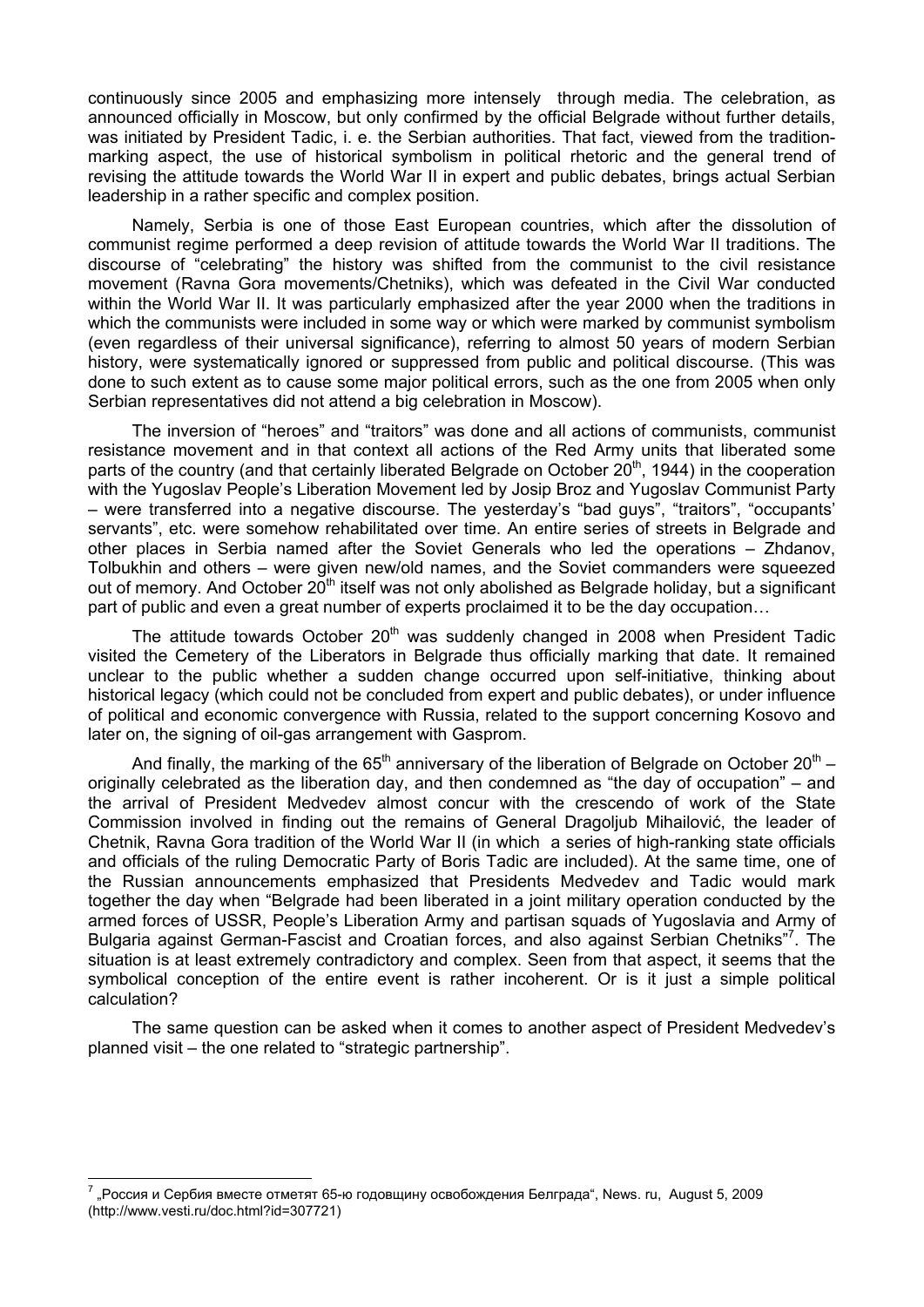## **"Strategic Partnership"**

The formulation "strategic partnership" entered into political rhetoric of Serbian and Russian authorities some two years ago and it was related to the Russian diplomatic support to Serbia in connection with the Kosovo's self-proclamation of independence. Later on, it was extended after signing the oil-gas agreement. (It is true that some Russian energy analysts pointed out at that time that it was the "strategic partnership" between Serbia and Gasprom<sup>8</sup>, rather than Serbia and Russia, which is a rather interesting thesis).

The term and particularly its use are in the zone of so-called "useful vagueness", especially as regards its use in the Serbian diplomatic vocabulary in the last two years. The Serbian side has not made an effort to define more precisely what exactly implies "strategic partnership" at all, both in the relations with Russia and even China $^9$ . However, the use of this notion in Russian diplomacy and politics implies much smaller space for "useful vagueness".

The Russian politics and diplomacy use the term "strategic partnership" in two ways. Firstly, they use it to express a declarative resolution of the two sides to undertake certain joint projects, most often when they talk about "strategic partnership" in the area of energy, as it was the case during the negotiations of President Medvedev with the authorities of Angola and Nigeria in June<sup>10</sup>. as well as on the occasion of the announced possibility of "strategic partnership" with Ukraine, with NATO and even with Poland. The second use of the term is much more concrete and involves the signing of various types of documents – agreements, declarations and other documents on strategic partnership (such as the Agreement on Partnership and Cooperation between RF and EU from 1994, which entered into force in 1997<sup>11</sup>, Declaration on Relations with China from 1996, which involves the "development of equal and confidential partnership relation"<sup>12</sup>, or more recent Treaty on Strategic Partnership between RF and the Arab Republic of Egypt from June 23, 2009<sup>13</sup> or Declaration on Development of Strategic Partnership between Russia and Mongolia, signed on August 25, 2009.<sup>14</sup>

However, the following question has always remained open and utterly vague during these two years: which one of these two discourses in understanding the notion of "strategic partnership" is accentuated by the Serbian and Russian diplomacies during mutual negotiations? Is the consecutive use of this term in mutual communication going to result in the signing of a particular document, with a number of provisions binding for both parties?

And last but not least is the following question: to which extent is this consecutive referral to "strategic partnership" with Russia compatible with the "first priority of Serbian politics – Serbian EU membership?"<sup>15</sup>. Some less patient analysts formulate this question even as a remark saying that "Serbian foreign policy is schizophrenic"<sup>16</sup>. However, if we consider the use of terms a bit more soberly, it becomes clear that the term "strategic partnership", almost like the formulation about

Tadic: China – a strategic partner, Emportal, August 18, 2009, Source: Fonet

<sup>&</sup>lt;sup>8</sup> Денис Кириллов, БАЛКАНСКИЙ УЗЕЛ: Сербия становится стратегическим партнером «Газпрома» в Юго-Западной Европе, Журнал «Газпром», 2009 год, № 1-2 (http://south-stream.info/fileadmin/pixs/publikacii/1-2.2009.pdf) 9

<sup>(</sup>http://www.emportal.rs/vesti/srbija/96650.html)

<sup>10</sup> Брифинг официального представителя МИД России А.А.Нестеренко, 2 июля 2009 года (http://www.poland.mid.ru/inf\_09\_60.html); такође и: Артур Блинов, Стратегическое сафари Дмитрия Медведева, Независимая Газета, 24.06.2009 (http://www.ng.ru/politics/2009-06-24/2\_safari.html);<br><sup>11</sup> Соглашение о партнерстве и сотрудничестве учреждающее партнерство между Российской Федерацией, с

одной стороны, и Европейскими сообществами и их государствами-членами, с другой стороны. (подписанное 24 июня 1994 года на острове Корфу (вступило в силу 1 декабря 1997 года)) (Russian version:

http://www.delrus.ec.europa.eu/ru/p\_330.htm; English version: http://eur-<br>lex.europa.eu/LexUriServ/LexUriServ.do?uri=CELEX:21997A1128(01):EN:HTML)

 $^{12}$  Совместная китайско-российская декларация (1996 г.) (http://russian.china.org.cn/russian/273010.htm)<br><sup>13</sup> Документы, подписанные в ходе официального визита в Арабскую Республику Египет,

<sup>(</sup>http://news.kremlin.ru/ref\_notes/53); Договор о стратегическом партнёрстве между Российской Федерацией и Арабской Республикой Египет (http://archive.kremlin.ru/text/docs/2009/06/218351.shtml)<br><sup>14</sup> Российско-монгольские переговоры (http://news.kremlin.ru/news/5277)<br><sup>15</sup> Tadic: "EU accession is our main goal", August 30, 2009

<sup>(</sup>http://www.predsednik.yu/mwc/default.asp?c=304000&g=20090830102524&lng=cir&hs1=0)

<sup>16</sup> Serbian foreign policy is not schizophrenic, Blic Online, August 29, 2009 (http://www.blic.rs/politika.php?id=108328)